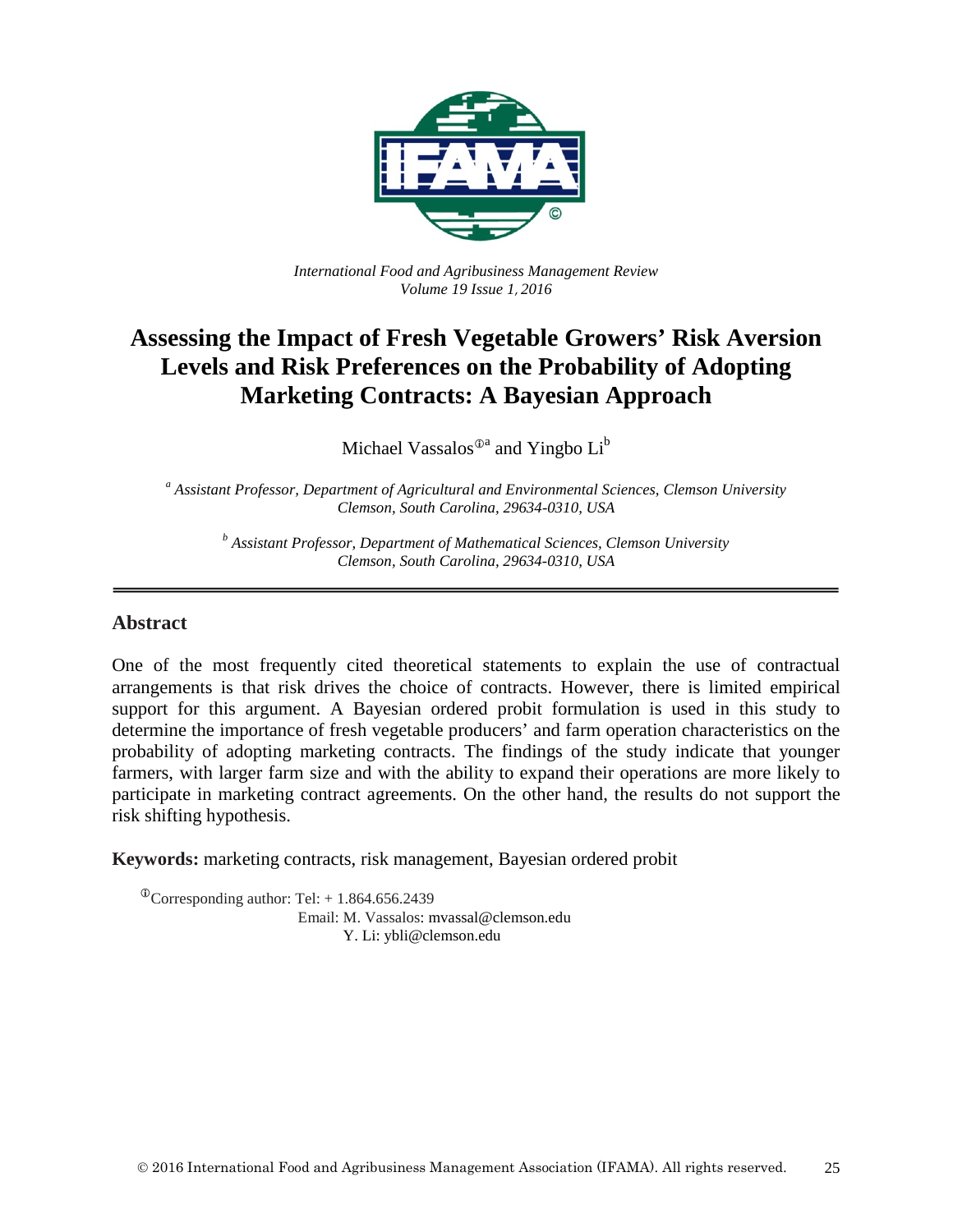# **Introduction**

In the Wealth of Nations Adam Smith criticized sharecropping<sup>[1](#page-1-0)</sup> as an unsatisfactory intermediate stage between slavery and the English fee based system (Newbery 1977). Building on Adam Smith's argument, Alfred Marshall (1920) illustrated that sharecropping leads to moral hazard and, consequently, to Pareto inefficient resource allocation. The "Marshallian inefficiency" argument remained undisputed for several decades (Allen and Lueck 1999). However, despite its theoretical shortcomings, highlighted by Marshall and the majority of classical economists, sharecropping remained a popular method of agricultural production both in the Old and the New world (Newbery 1977).

Gale Johnson (1950) tried to explain this phenomenon. As a result of his endeavors, the focus of the research on contractual arrangements shifted from the resource allocation to the factors influencing the selection of contracts. Following the seminal works of Cheung (1969), Stiglitz (1974) and Newberry and Stiglitz (1979) the principal – agent framework has been adopted by many scholars as a theoretical explanation for the farmers' decision to utilize contractual agreements. Under this approach, the rationale for contract participation is risk sharing between a risk-averse agent (the farmer), who has the ability to shrink in performing the agreed tasks, and a risk neutral principal (i.e. landlord, buyer etc.), who is not able to perfectly observe the agent's activities (Allen and Lueck 1995, 1999; Sheldon 1996).

Despite the theoretical appeal of the risk-shifting hypothesis, there is no consensus in the empirical research regarding the significance of risk-sharing in farmers' decisions to utilize contracts. For instance, Ackeberg and Botticini (2002), Dubois and Vukina (2004), Hudson and Lusk (2004) illustrate that growers' risk aversion levels play an important role in the selection of contracts. On the other hand, Allen and Lueck (1992, 1995, 1999), Hobbs (1997) and Vassalos et al. (2013) argue that it is the reduction of transaction costs rather than the risk sharing that drives the selection of contracts.

A related strand of the literature focuses on the observable characteristics of the farmers (i.e. demographic characteristics) and of their farm operations (i.e. farm size, location etc.) and how these characteristics influence the choice of contractual agreements. Similarly to the risk shifting hypothesis, the empirical evidence regarding the role of the aforementioned characteristics is mixed. For instance, Katchova and Miranda (2004) illustrate that the age and education level of the farm manager do not influence the decision to participate in contractual agreements for corn and wheat producers in the U.S.A. Paulson et al. (2010) have similar findings for corn and soybean producers in U.S.A. However, Katchova and Miranda (2004) indicate that older and more educated soybean producers are more likely to participate in contractual agreements. Other studies (i.e. Asplund et al. 1989; Musser et al. 1996; Bellemare 2012) indicate that the age of the farm manager has a negative and statistically significant effect on the decision to participate in contractual agreements. Furthermore, Musser et al. (1996) and Goodwin and Schroeder (1994) indicate that more educated farm managers are more likely to participate in contractual agreements. The aforementioned discussion indicates the need for further research regarding the

<span id="page-1-0"></span> $<sup>1</sup>$  Sharecropping is a form of land leasing in which a tenant and a landlord share the final output as compensation for</sup> the managerial labor supplied by the tenants and the land capital supplied by the landlord.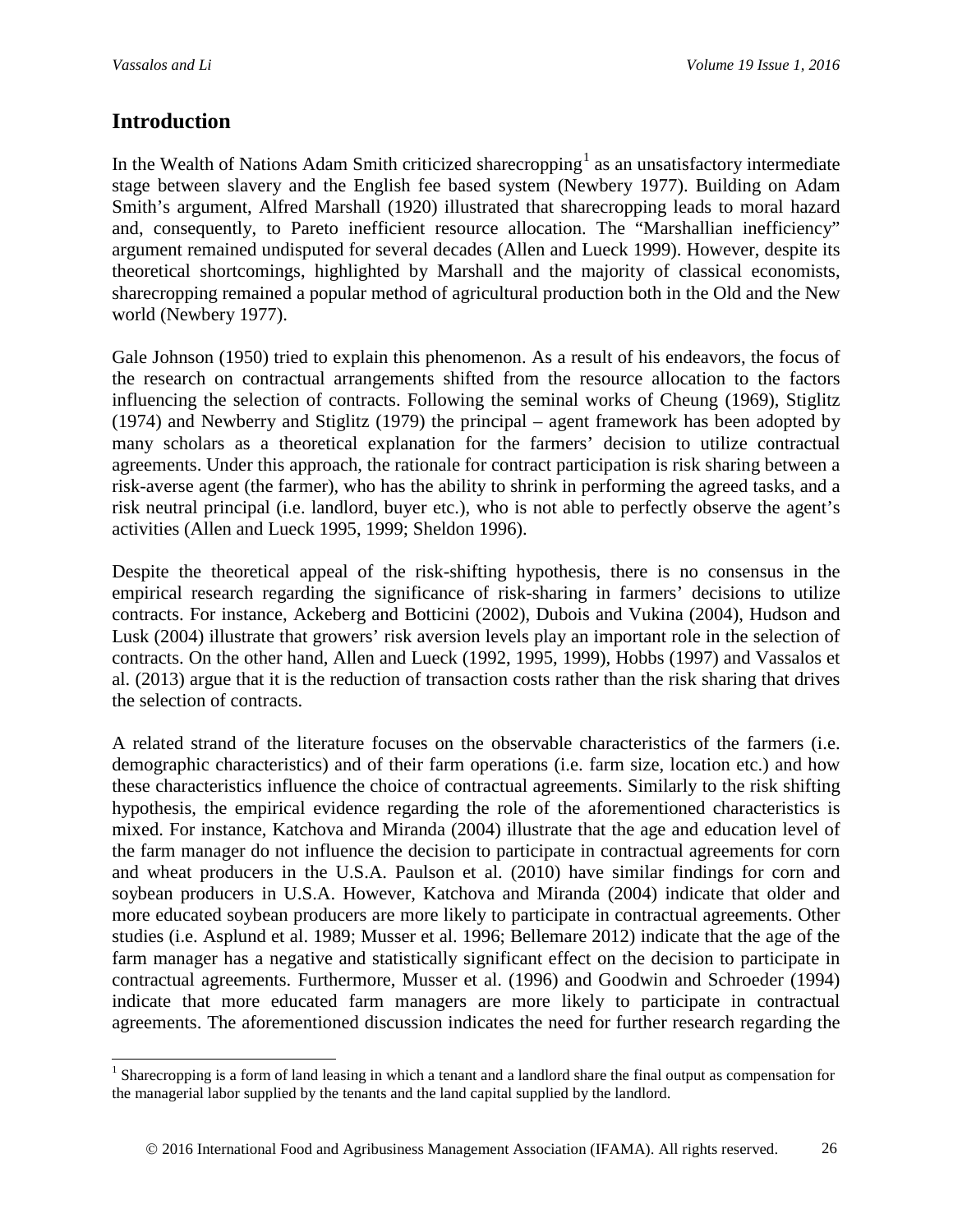role that: growers' risk aversion levels, growers' demographic characteristics and farm characteristics play in the choice of contracts.

The main objective of the present study is to examine the role of: i) risk, ii) producers' characteristics and iii) farm operation characteristics on the probability of adopting marketing contracts by U.S. Mid-South fresh vegetable producers. Marketing contracts typically refer to a written or oral agreement between a grower and a buyer who sets a price and possible price adjustments as well as a market outlet. Under this type of agreement producers assume all risk related to yield, but, share the risk related to price fluctuations with the buyer (MacDonald et al. 2004).

The contribution of the study to the literature is threefold. First, the present article focuses on fresh vegetable production (tomatoes), in contrast to grain crops that have been the major interest of similar studies (Musser et al. 1996; Katchova and Miranda 2004; Paulson et al. 2010). The unique characteristics of vegetable production (i.e. perishability and seasonality of production, higher price fluctuation etc.) in conjunction with the potential heterogeneity of contract preferences across different products are the underlying reasons for examining vegetables. Second, we incorporate a broader measure of growers' risk aversion and risk perception levels. Specifically, both the expected utility framework and answers to Likert-scale questions are utilized to elicit growers risk attitudes. Third, while several studies have used binary models to examine the relationship between contract choice and the characteristics of the farm or the grower, to the best of the authors' knowledge, this is the first endeavor that uses a Bayesian approach to analyze ordered multi-level responses. The adoption of multi-level response can reveal more about the dynamics of contractual agreements compared to a simple binary model.

The main data source for the study is a survey administered via US mail to tomato growers in four states: Kentucky, Illinois, Ohio and Indiana. A Bayesian ordered probit model is utilized to analyze the dataset. Growers age (in years), education (in years), risk aversion level, risk perception, location, income, farm size and the ability to expand the farm, if required, are included as explanatory variables in the analysis. The selection of these explanatory variables is based on previous literature, indicating that personal and farm characteristics influence the probability of adopting marketing contracts (Musser et al. 1996; Katchova and Miranda 2004; Goodwin and Schroeder 1994; Pennings and Leuthold 2000) and on feedback received by industry leaders.

The findings of our study have important theoretical and practical implications. From a theoretical perspective, the results do not provide empirical support for the risk shifting hypothesis (growers' risk aversion is not a determining factor of contract choices). Regarding the latter the results provide helpful insights to the vegetable production industry and especially to retailers who use marketing contracts as a vehicle to meet the changing consumer demand and improve market efficiency (Bellemare 2012; Sykuta and Parcell 2003). For instance, retailers can use this information to more efficiently identify growers that are willing to participate in a contractual agreement. This is especially important considering that the cost of writing and enforcing the contractual arrangements. Lastly the results may be used to target specific education programs related to marketing contracts.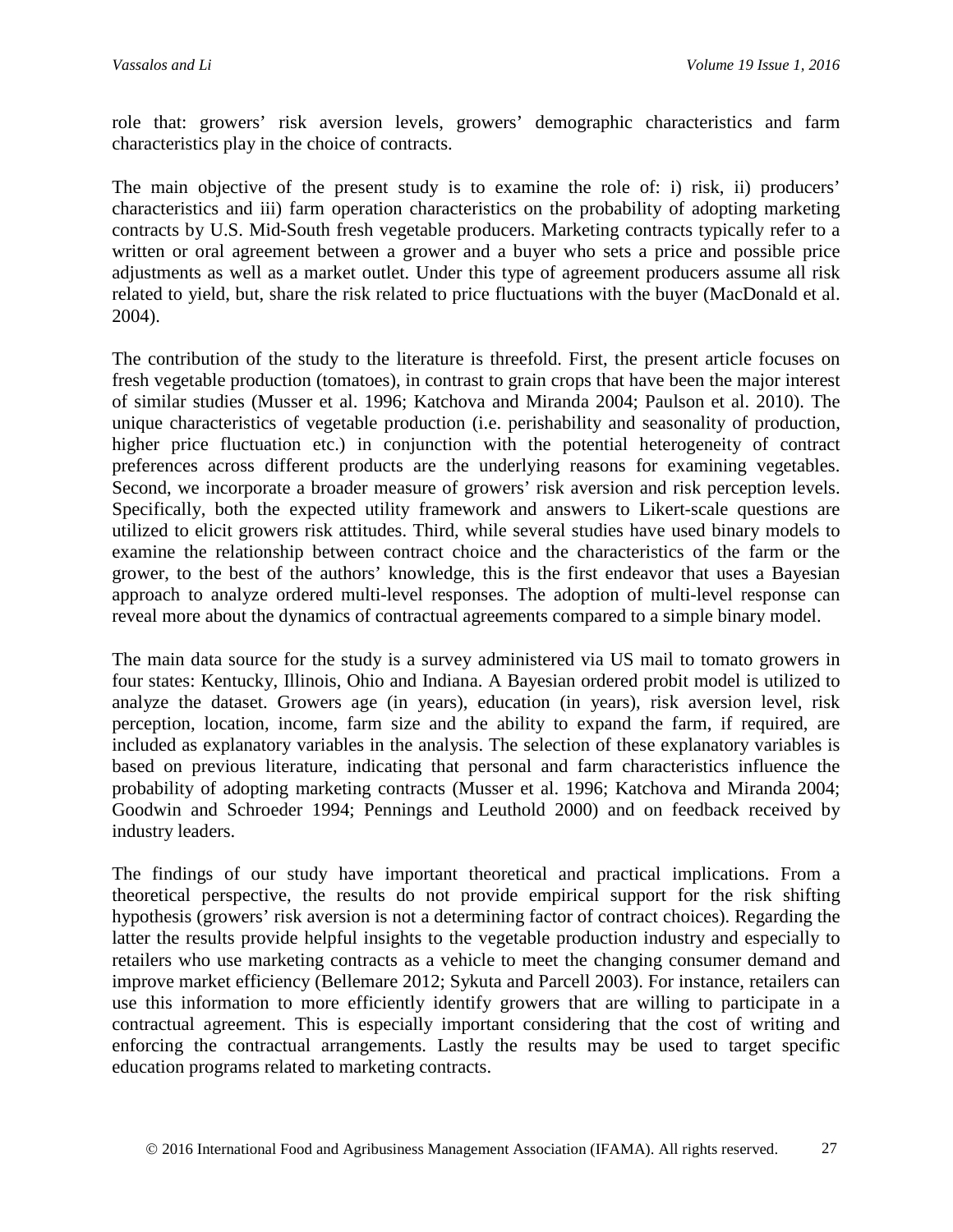# **Data Collection**

The data for the present study were obtained from a mail survey. The survey instrument was initially mailed on April  $1<sup>st</sup>$ , 2012 to three hundred fifteen (315) tomato growers in four states: Kentucky, Illinois, Ohio and Indiana. Two reasons justify this selection. First, although the U.S. Mid-South is not a major vegetable producing area, in the last decade the importance of vegetable production in the agricultural economy of this region has been constantly increasing. This is illustrated by the substantial increase in the number of farms with some type of vegetable production between 2002 and 2012, in conjunction with the increase in the market value of vegetable production (Table 1). The aforementioned factors highlight a very dynamic and changing market. This dynamic, indicates opportunities for new marketing options in the examined area. Second, tomatoes are selected because they are among the top three vegetables cultivated in these four states.

| <b>Table 1.</b> Importance of vegetable Production in the Examined Region |                              |              |            |                    |  |  |  |
|---------------------------------------------------------------------------|------------------------------|--------------|------------|--------------------|--|--|--|
|                                                                           | 2012                         | 2007         | 2002       | % Change 2002-2012 |  |  |  |
|                                                                           | A. Number of Vegetable Farms |              |            |                    |  |  |  |
| <b>State</b>                                                              |                              |              |            |                    |  |  |  |
| <b>Illinois</b>                                                           | 1,370                        | 1,377        | 1,107      | 23.76              |  |  |  |
| Indiana                                                                   | 1,376                        | 1,363        | 1.139      | 20.80              |  |  |  |
| Kentucky                                                                  | 2,222                        | 2,123        | 1,424      | 56.04              |  |  |  |
| Ohio                                                                      | 2,440                        | 2,873        | 2,323      | 5.03               |  |  |  |
| <b>B.</b> Number of Tomato Farms <sup>2</sup>                             |                              |              |            |                    |  |  |  |
| <b>State</b>                                                              |                              |              |            |                    |  |  |  |
| <i>Illinois</i>                                                           | 587 (573)                    | 525 (516)    | 334 (347)  | 75.75              |  |  |  |
| Indiana                                                                   | 687 (628)                    | 600 (554)    | 511 (470)  | 34.44              |  |  |  |
| Kentucky                                                                  | 1,387 (1,297)                | 1,142(1,102) | 659 (618)  | 110.47             |  |  |  |
| Ohio                                                                      | 1,285(1,221)                 | 1,351(1,272) | 1,083(995) | 18.65              |  |  |  |
| C. Market Value of Vegetable Production (\$1,000)                         |                              |              |            |                    |  |  |  |
| <b>State</b>                                                              |                              |              |            |                    |  |  |  |
| <i>Illinois</i>                                                           | 127,592                      | 103,914      | 98,067     | 30.11              |  |  |  |
| Indiana                                                                   | 104,411                      | 78,719       | 77,583     | 34.58              |  |  |  |
| Kentucky                                                                  | 28,787                       | 20,937       | 17.575     | 63.79              |  |  |  |
| Ohio                                                                      | 133,796                      | 135,355      | 136,884    | $-2.26$            |  |  |  |

**Table 1**. Importance of Vegetable Production in the Examined Region

**Source.** 2012, 2007 USDA, Census of Agriculture

Following Dillman's (1978) guidelines, in addition to the questionnaire, the survey package included a personalized cover letter and a return-postage paid envelope. The cover letter was printed with a university letter head, signed by the researchers, emphasized the importance of the study and the fact that the responses will be anonymous and confidential. A personalized reminder was emailed to the producers two weeks later. A second mailing of the survey package was distributed to the growers during the last week of April, 2012. With the aim of increasing the response rate a monetary incentive (\$25) was offered to the producers if they completed the survey.

The mailing information for the growers was gathered from MarketMaker, after obtaining permission to use the database of the website. MarketMaker is a free online marketing tool

<span id="page-3-0"></span> $2$  The number of farms that harvested tomatoes for fresh produce is included in the parenthesis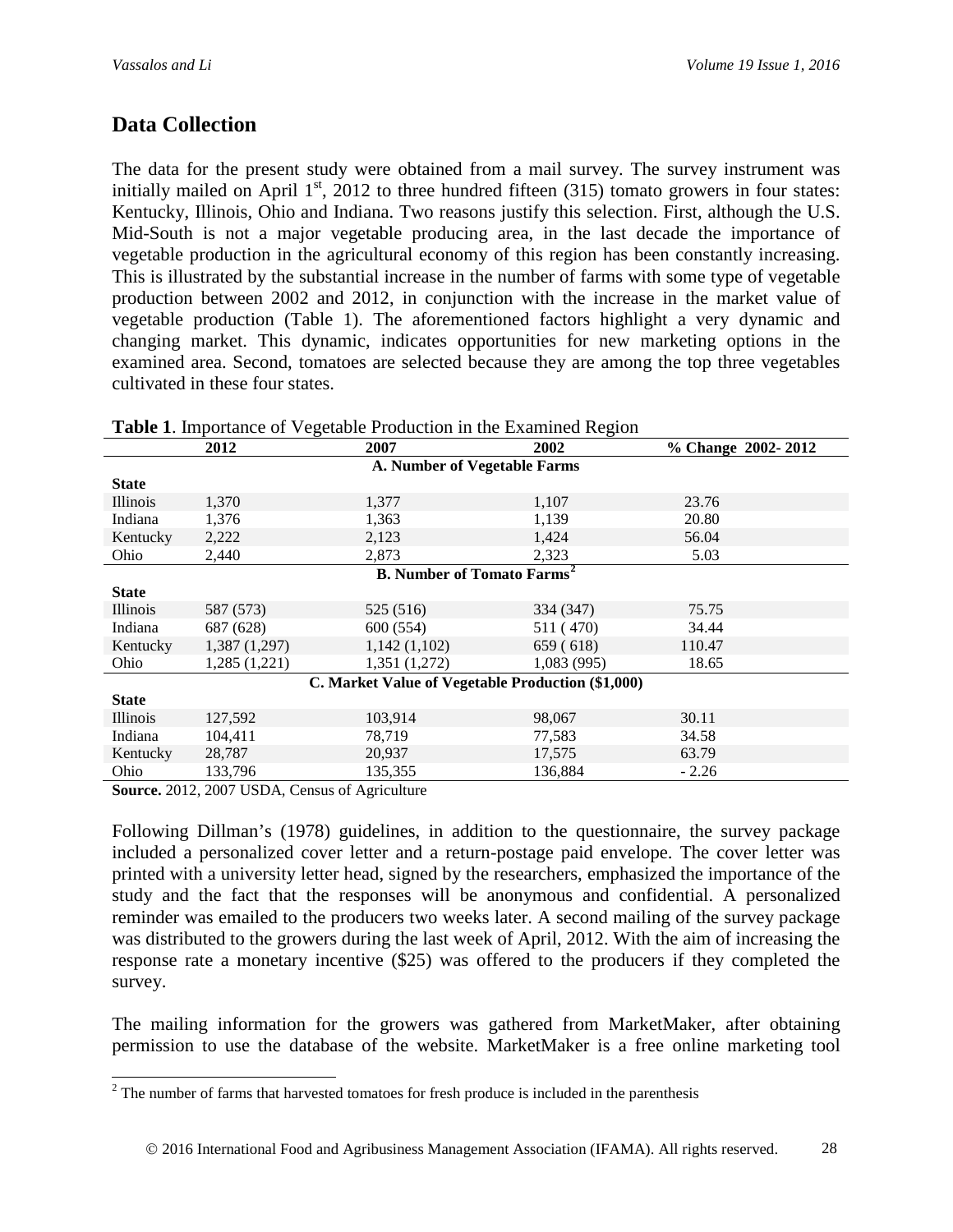developed by the University of Illinois Extension Service. The primary objective of MarketMaker is to facilitate buying relationships between consumers (i.e. households, wholesalers, local restaurants etc.) and producers (Zapata et al. 2013). Currently, MarketMaker operates in 19 different states and includes a database of more than 8,600 producers.

Of the 315 survey packages initially mailed, 10 were returned as undeliverable and 5 indicated that they were not farmers or had retired leaving a total population of 300 producers. From the 300 producers 55 returned completed surveys for an effective response rate of 18.3%. The response rate is higher compared to similar studies that used mail surveys to examine producers' preferences towards contractual arrangements or used MarketMaker to obtain producers information. For instance: Zapata et al. (2013), Roe et al. (2004) and Carpio et al. (2013) reported response rates of 15.7%, 12.4% and 18% respectively.

Summary statistics of the demographic variables for the sample growers are provided in Table 2. The average age of the responders is 49.8, and the majority of the responders were male producers. These compare favorably with the data from census of agriculture for vegetables, potatoes and melons, where the average age of the vegetable producers was 55.9 and 17% were female. All of the farmers who participated in the survey use some form of direct marketing for their products (i.e. farmer's market, on farm sales etc.) with the second most common marketing option being local wholesalers. This finding is not surprising, considering that the study sample included growers who participate in the MarketMaker website. The "ability to expand" variable refers to a grower's ability to expand his/hers operation if the right opportunity occurs, based on their responses to the survey instrument.

| <b>Variable</b>   | Average | Std.   | Min.     | Max.    |
|-------------------|---------|--------|----------|---------|
| Gender (1=female) | 0.25    | 0.43   | O        |         |
| Age               | 49.8    | 12.95  | 30       | 70      |
| Farm Size (Acres) | 70      | 40.7   |          | 110     |
| Ability to expand | 0.8     | 0.37   | $\Omega$ |         |
| Household size    | 2.4     | 1.28   |          | 6       |
| Household income  | 71,480  | 33,169 | 20,000   | 137,500 |
| Education         | 15.5    | 2.56   | 5        | 19      |
| Farm income       | 59,722  | 38,089 | 15,000   | 95,000  |
| $n=55$            |         |        |          |         |

**Table 2**. Sample Descriptive Statistics

**Source.** Survey questionnaire

# **Survey Description**

The survey questionnaire consisted of five sections. The first section included general questions to attract producers' interest. The second section contained questions regarding producers' perception and experience with marketing contracts. The third section included the risk aversion level and risk preference elicitation questions. The fourth section included a choice experiment. Demographic information (including age, gender, education, income etc.) was collected at the end of the survey. Questions that required growers to check their records were not included in the survey instrument (Pennings et al. 2002).

The survey questionnaire (clarity of questions, layout of the survey, wording of instructions etc.) was modified following the feedback from five focus group discussions as well as pilot tests of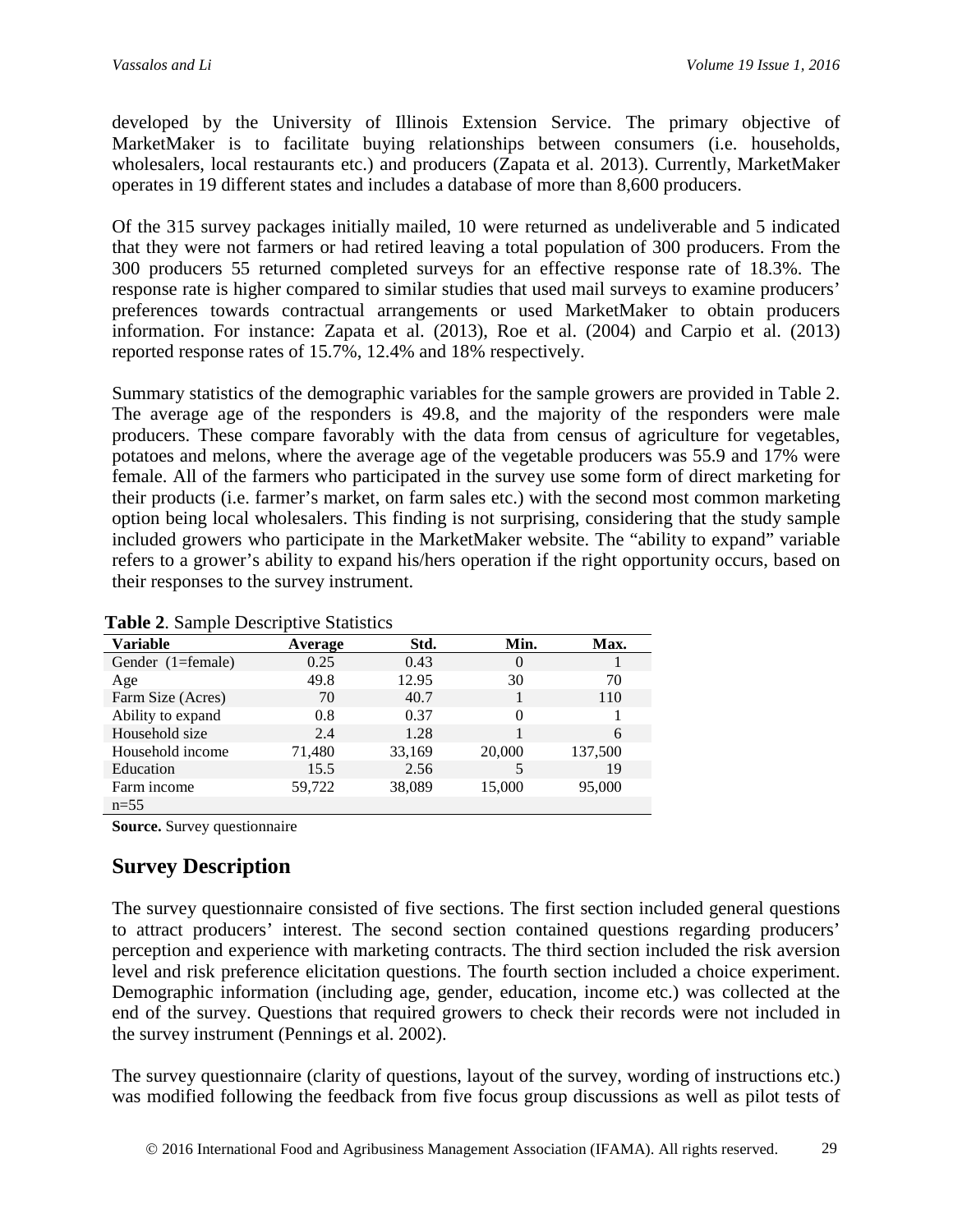the survey instrument. The focus group participants included vegetable growers, extension specialists and individuals involved with the marketing process of fresh vegetables. The focus group discussions took place during the 2011 Kentucky Farm Bureau Convention and the 2012 Kentucky Fruit and Vegetable Trade Show. Farmers who participated in the focus groups were not excluded from the mailing of the survey.

## **Risk Aversion and Risk Preferences Elicitation**

A plethora of techniques has been adopted in the applied economics literature to elicit growers risk aversion levels and risk attitude. The majority of these measures can be derived from either: a) the expected utility framework, b) responses to Likert-scale questions, c) safety-first risk preference measures or d) the prospect theory (Pennings and Garcia 2001; Sartwelle et al. 2000).

For the objectives of the present study a combination of a "multiple price list" design and of Likert-scale questions was employed. The former is a modification of the design proposed by Binswanger (1980, 1981). Specifically, Binswanger's design was modified to resemble tomato growers' decisions. In detail, growers were asked to select among two hypothetical tomato varieties. The varieties had different resistance to diseases and, depending on whether or not the disease occurred, different economic returns. The probability that a disease would occur was set at 0.5. In accordance with Binswanger (1980), higher expected returns were offered at a cost of higher variance (Figure 1).

### **Please consider the choice you would make in the following hypothetical situation:**

You will be given 150 tomato plants (in 5 bundles of 30 plants each) for free, to use in the coming season. There are two types of plants, A and B, and you can choose any combination of the two that totals 5 bundles.

The A and B plants have different levels of resistance to tomato diseases. The A plants have potentially higher harvests but are more vulnerable to disease. If disease does not occur, the A plants will produce a harvest worth \$30 per bundle. However if disease occurs (50% of the time), the A plants' harvest is worthless (\$0 per bundle). The B plants are disease-resistant and always produce a harvest worth \$10 per bundle.

The following table illustrates the different combinations of type A and B plants that you could receive, and the value of their combined harvests based on the weather. Please **check one box** to indicate which combination of plants you would choose.

| I choose:<br>Check one of the six<br>combinations A-F below |   | <b>Bundles of 30</b><br>type A plants | <b>Bundles of 30</b><br>type B plants | If disease does<br>not occur $(50\%)$ | If disease<br>occurs $(50\%)$ |
|-------------------------------------------------------------|---|---------------------------------------|---------------------------------------|---------------------------------------|-------------------------------|
| $\circ$                                                     | A |                                       |                                       | \$50                                  | \$50                          |
| $\Omega$                                                    | B |                                       |                                       | \$70                                  | \$40                          |
| $\circ$                                                     | C |                                       |                                       | \$90                                  | \$30                          |
| $\circ$                                                     | Ð |                                       |                                       | \$110                                 | \$20                          |
| $\circ$                                                     | E | 4                                     |                                       | \$130                                 | \$10                          |
| ∩                                                           | ۳ |                                       |                                       | \$150                                 | \$0                           |

**Figure 1.** Risk Preferences Elicitation Question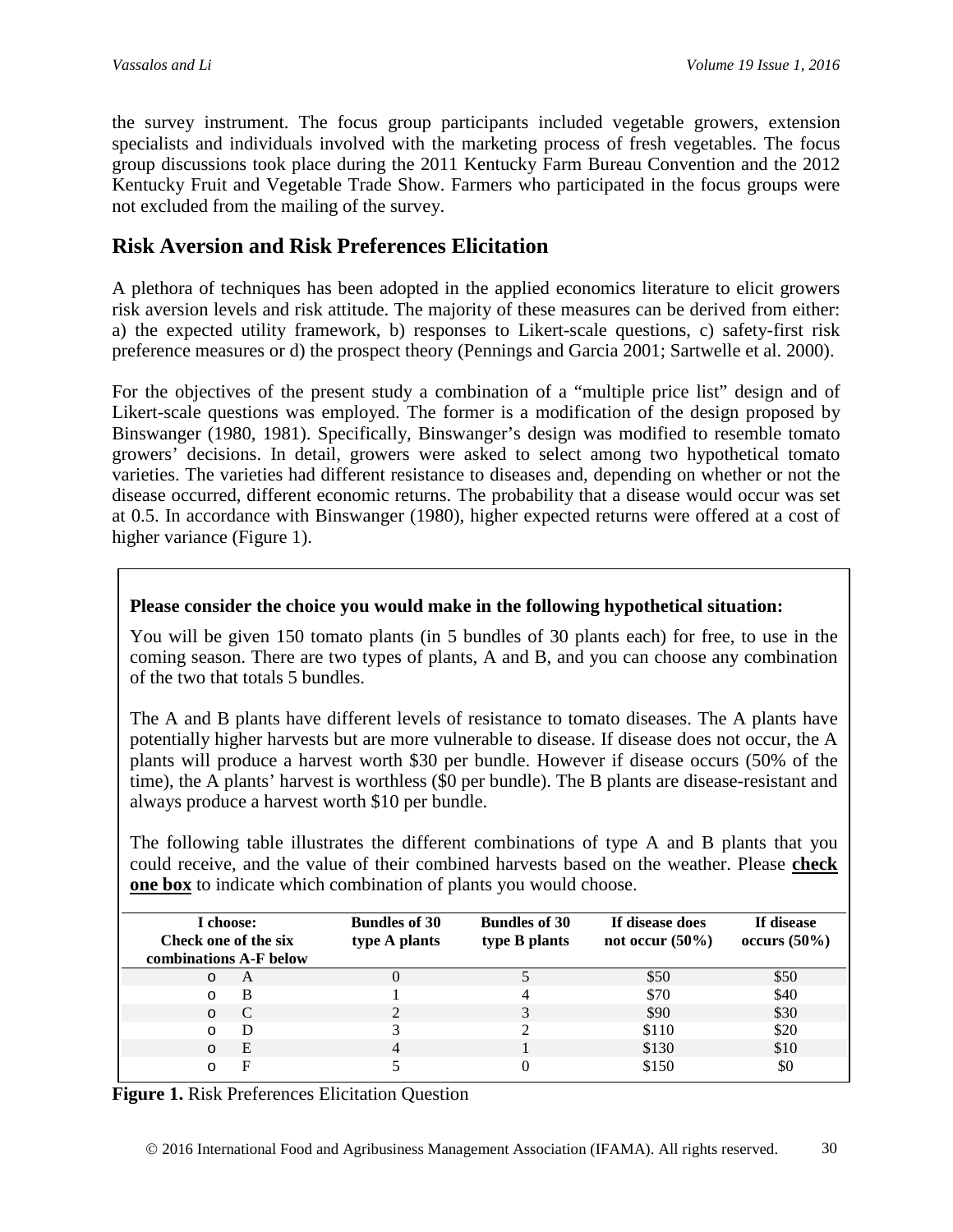The basic advantage of this approach is that it can be used even if producers do not fully understand probabilities (Lusk and Coble, 2005). Table 3 illustrates the corresponding risk classification levels and the estimated partial risk aversion coefficient. Following Binswanger (1980), under the assumption that producers' exhibit constant partial risk aversion, the partial risk aversion coefficient can be estimated using a utility function of the following form:

$$
(1) U = (1 - S)M^{1-s}
$$

where  $M$  is the certainty equivalent and  $S$  is the approximate partial risk aversion coefficient<sup>[3](#page-6-0)</sup>. In line with Lusk and Coble (2005), the measure used in the analysis as an individual's risk aversion coefficient  $(S)$  is the midpoint of the possible minimum and maximum range of  $S<sup>4</sup>$  $S<sup>4</sup>$  $S<sup>4</sup>$ .

| <b>Choice</b> | <b>Low Payoff</b><br>(Disease occurs) | <b>High Payoff</b><br>(No disease) | <b>Risk Aversion</b><br>Class <sup>a</sup> | <b>Approximate Partial</b><br><b>Risk Aversion</b><br>Coefficient (S) | Percentage of<br><b>Choices in</b><br><b>Experiment</b> |
|---------------|---------------------------------------|------------------------------------|--------------------------------------------|-----------------------------------------------------------------------|---------------------------------------------------------|
| A             | 50                                    | 50                                 | Extreme                                    | $\infty$ to 2.48                                                      | 16.3%                                                   |
| B             | 40                                    | 70                                 | Severe                                     | 2.48 to 0.84                                                          | 22.45%                                                  |
| C             | 30                                    | 90                                 | Intermediate                               | $0.84$ to $0.5$                                                       | 34.69%                                                  |
| D             | 20                                    | 110                                | Moderate                                   | $0.5$ to $0.33$                                                       | 18.37%                                                  |
| E             | 10                                    | 130                                | Slight to Neutral                          | $0.33$ to $0.19$                                                      | 6.12%                                                   |
| F             | 0                                     | 150                                | Neutral to Negative                        | $0.19$ to $-\infty$                                                   | 2.04%                                                   |

**Table 3**. The Payoffs and Corresponding Risk Classification for the Risk Game

Note. <sup>a</sup>Based on Binswanger (1980) classification

In addition to the multiple price list design, producers risk perceptions were elicited from three Likert-scale questions. The main advantage of this technique is that it is easier for the growers to answer these questions (Lusk and Coble 2005). To estimate producers' risk attitude we adopted three Likert-scale questions (Table 4) from Pennings and Garcia (2001). Following Pennings and Garcia (2001) if the sum score of the responses was negative, then, producers were classified as risk seeking. On the other hand, if the score was positive producers were classified as risk averse. Based on this scale, 59% of the producers in our sample are classified as risk averse, 25% as risk seeking and 16% as risk neutral. This finding compares favorably with results from previous research that used similar techniques to elicit growers risk aversion. For instance, Franken et al. (2014), using a sample of corn and hog producers from Illinois, estimated that 69% of the producers can be classified as risk averse, 11% as risk neutral and 20% as risk seeking. Similarly, Pennings and Garcia (2001) using a sample of Dutch hog producers estimate that 43% of them can be classified as risk averse.

<span id="page-6-0"></span><sup>&</sup>lt;sup>3</sup> In order to calculate S (Table 3) we have to solve for the indifference point among two consecutive choices using equation 8. For instance, for choices A and B the S is calculated from the following equation:  $50^{(1-s)} + 50^{(1-s)} = 40^{(1-s)}$  $+70^{(1-s)}$ . This equation was solved in Excel after graphing the equations to estimate where the functions cross the xaxes.

<span id="page-6-1"></span><sup>4</sup> Following Binswanger (1981), for the regression analysis alternative F (Table 3) was given a value near zero (0.18) and the value for alternative A was set to 2.47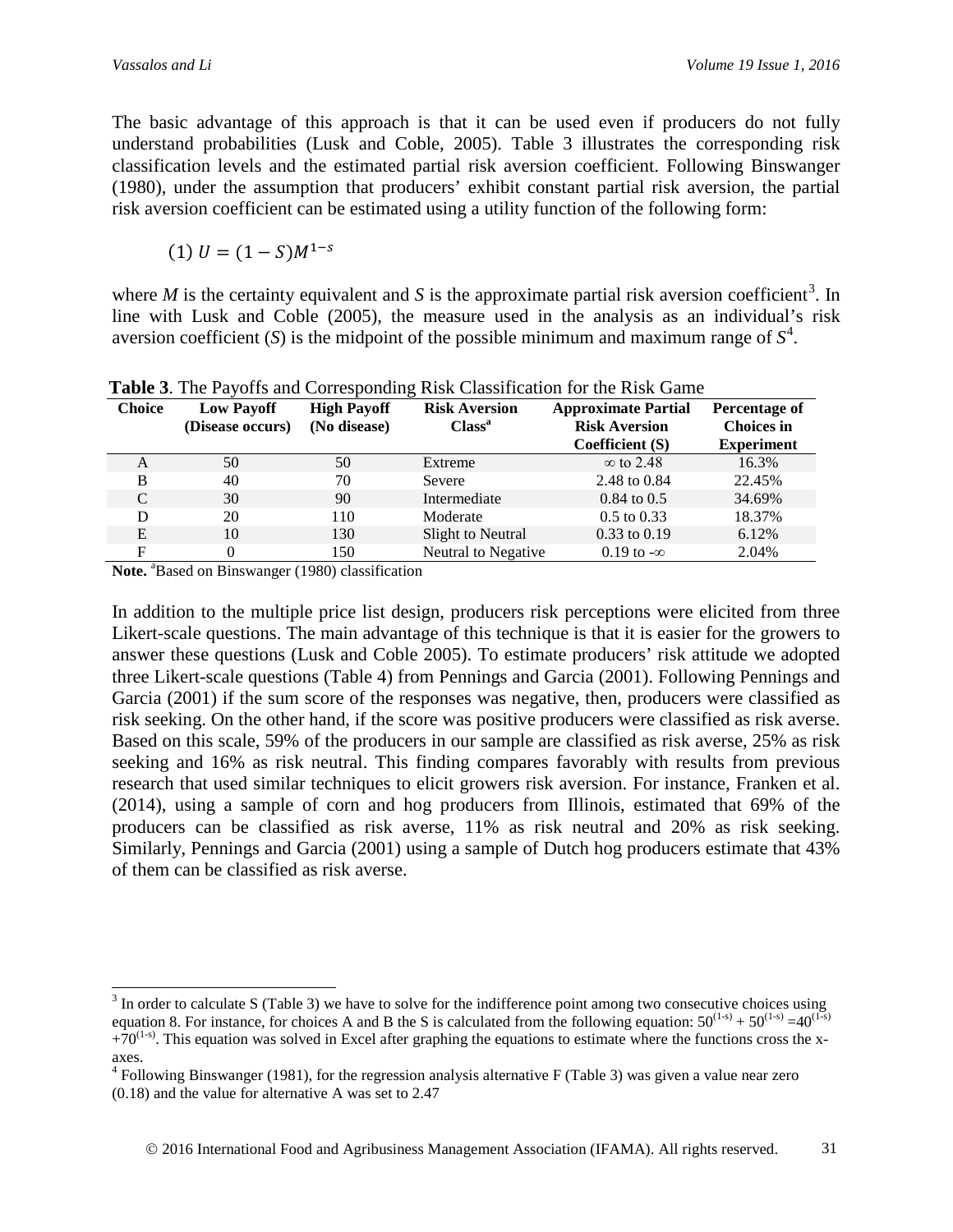| $(-4=$ strongly Disagree, $4=$ Strongly Agree) |                                                                           |                  |  |  |  |
|------------------------------------------------|---------------------------------------------------------------------------|------------------|--|--|--|
| Ouestion                                       | <b>Definition</b>                                                         | Mean (Std. Dev.) |  |  |  |
|                                                | With respect to the conduct of business I avoid taking risk               | 0.51(2.07)       |  |  |  |
|                                                | With respect to the conduct of business I prefer certainty to uncertainty | 1.50(1.72)       |  |  |  |
|                                                | I like "playing it safe"                                                  | 0.81(1.85)       |  |  |  |
| _ _ _ _ _                                      |                                                                           |                  |  |  |  |

| <b>Table 4.</b> Growers' Risk Perception: Response to Scale Questions |
|-----------------------------------------------------------------------|
| $(-4=$ strongly Disagree, $4=$ Strongly Agree)                        |

**Note.** N=55

## **Econometric Procedures**

After providing the definition of marketing contracts, in the second section of the survey instrument, growers were asked if they would be interested in participating in fresh produce marketing contract agreements. Producers were provided three ordinal choices to select from: i) no, I am not interested, ii) maybe, depending on the terms of the contract or iii) yes, I am willing to participate in a marketing contract agreement. This approach was preferred instead of a typical binary question (i.e. do you have a marketing contract for your fresh produce) because, currently, the use of marketing contracts for fresh vegetables is limited in the area of interest (Kentucky, Illinois, Ohio and Indiana)<sup>[5](#page-7-0)</sup>. Given the discrete nature of the dependent variable, and the relatively small sample size of the study, we utilize a Bayesian ordered probit formulation to achieve the study objectives. The present section discusses in detail the formulation of the economic model used in this article.

Assume that a vegetable grower, indexed by i, is considering participation in a marketing contract agreement. The grower's decision, denoted  $Y_i$ , can be specified as a discrete variable with three possible values: a) the grower will not adopt the marketing contract, b) the grower may adopt the contract, depending on the terms and c) the grower will adopt the contract. In our sample 24% percent of the growers indicated that they are not interested in marketing contracts, 64% indicated that they may consider a marketing contract agreement depending on the terms and 11% indicated that they will adopt a marketing contract agreement.

Because the response variable is a non-numerical ordinal variable, an ordered probit model was implemented for the empirical estimation. Following Greene (2008), we first introduced a latent variable y\* expressed as:

$$
(2) y^* = BX + \varepsilon,
$$

where B is the vector of the parameters to be estimated, X is the vector of explanatory variables and ε is a random term that follows normal distribution.

The value of the dependent variable  $Y_i$  (growers' decision) depends on the aforementioned latent variable and satisfies the following model:

<span id="page-7-0"></span> $<sup>5</sup>$  However, there is a great opportunity for increased use of contractual agreements considering the growth in fresh</sup> vegetable production (both in acres and farm number) in conjunction with the local food demand in the examined region.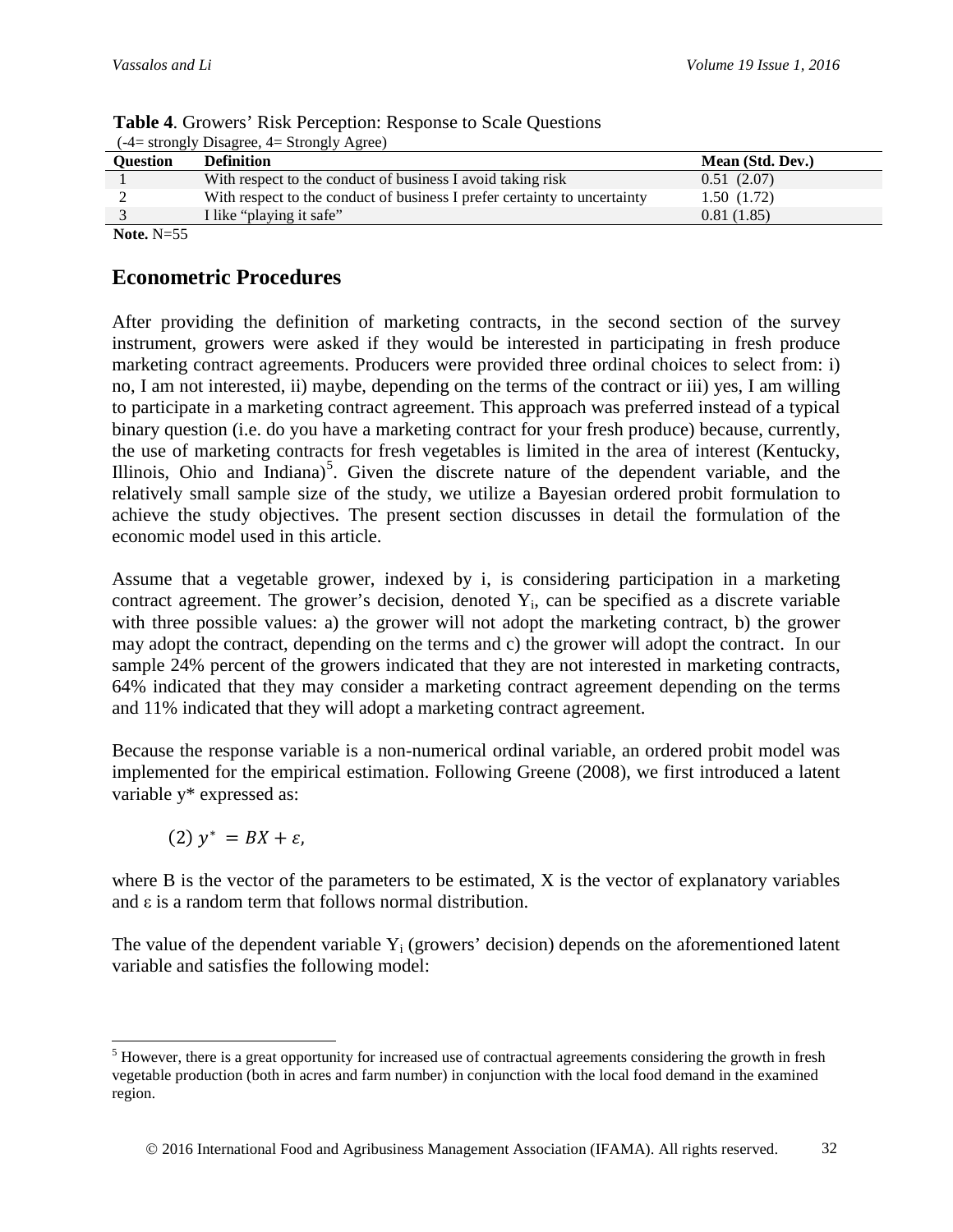(3) 
$$
Y_i = \begin{cases} 0, & \text{if } y^* \le A_1, \\ 1, & \text{if } A_1 < y^* \le A_2 \\ 2, & \text{if } y^* > A_2 \end{cases}
$$

where,  $A_1$  and  $A_2$  are unknown cutoff values to be estimated with B.

The explanatory variables used can be broadly categorized in the following groups: i) producer characteristics (age, education, risk aversion level, risk perception), ii) farm characteristics (farm size, ability to expand, farm income), iii) location (Kentucky, Illinois, Ohio, and Indiana). Selection of these variables is based on previous literature (Musser, et al. 1996, Franken et al. 2014; Goodwin and Schroeder 1994) in conjunction with discussions with industry experts.

### *Empirical Estimation*

Traditionally, to estimate the regression slopes and cutoff points we use maximum likelihood estimators (MLE). However, MLE is found to be unstable and easily affected by extreme cases when the sample size is small (Xie et al. 2009). Considering the small sample size of our study, in order to avoid this instability, we estimated the ordered probit model from a Bayesian perspective. This approach has a number of desirable properties. Specifically: i) when the sample size is small, the Bayesian method provides more stable parameter estimation and better model fitting compared to MLE, ii) the confidence intervals provided by the Bayesian approach are more reliable and do not depend on large sample assumptions, and iii) the Bayesian method facilitates the use of prior information or experts' belief through the specification of prior distributions.

Under the Bayesian inference, model parameters  $\theta$  are considered as random. For the ordered probit model  $\theta = (A, B)$ . Before the data collection the researchers specify prior distributions based on findings from previous literature. Alternatively, one can adopt non-informative priors. Suppose that we denote the prior density function as  $\pi(\theta)$ . Then, according to Bayes theorem, the density of the posterior distribution can be expressed as:

$$
(4) p(\theta | y) = \frac{f(y | \theta) \pi(\theta)}{f(y)}
$$

where,  $f(y|\theta)$  is the likelihood function and  $f(y)$  is the marginal likelihood.

Once the posterior density is computed we can use point estimators (i.e. posterior mean, median or mode) to estimate the model parameters. For the present study the posterior mean is used since it represents the center of the posterior distribution and can be obtained via Monte Carlo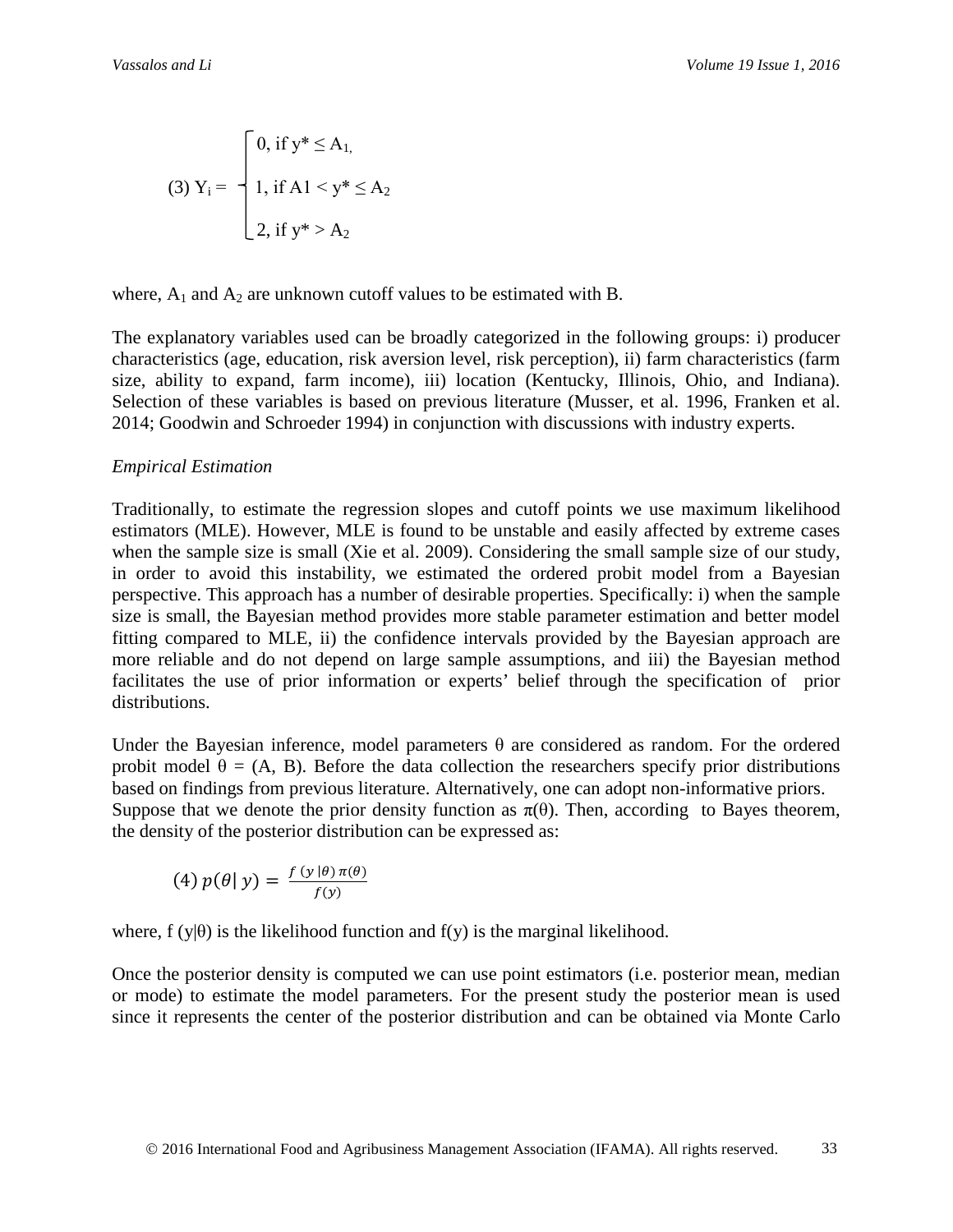approximation when a tractable form of  $p(\theta|y)$  is unavailable. To estimate the credible intervals<sup>[6](#page-9-0)</sup> we utilized the Highest Posterior Density (HPD) interval that has the shortest length (Hoff, 2009).

Regarding the choice of prior distribution, for the present study, the non-informative approach, suggested by Gelman et al. (2008), is implemented. Specifically, we first standardize the continuous predictors to have mean zero and standard deviation 0.5. Then, we let the coefficients B have independent Cauchy prior with scale 2.5 and intercepts (i.e. the cutoffs) A have independent Cauchy prior with scale 10.

A Markov chain Monte Carlo (MCMC) algorithm is utilized to draw samples from posterior distributions. In particular, Gibbs sampler<sup>[7](#page-9-1)</sup> is used to generate simulations from the joint posterior distribution of the model parameters (Gelfand and Smith 1990). For the present study we generate a Markov chain of length T= 1,000,000 iterations, as a large T guarantees convergence from any starting point of the chain. However, the simulation requires a burn-in starting period to allow for the chain to converge and make accurate approximations. The first S =200,000 iterations are treated as the burn-in period and are discarded. The posterior means of A and B are approximated using sample means of the remaining MCMC samples. Similarly, posterior standard deviations are approximated by sample standard deviations. Furthermore, for each regression coefficient its 90% and 95% HPD intervals are estimated.

## *Estimation of Marginal Effects*

In an ordered probit formulation the sign of the estimated coefficients can be easily interpreted as determining if the latent variable increases, or not, with the explanatory variables (Cameron and Trivedi, 2005). However, the interpretation of the magnitude of the coefficients is not as straightforward. To overcome this problem, the marginal effect (ME) for each of the explanatory variables is estimated to reveal the exact impact of the explanatory variables on the probability of participating in a marketing contract agreement.

The marginal effects for the maximum likelihood estimation (MLE) are calculated following Cameron and Trivedi (2005) as:

(5) 
$$
\frac{\partial P(y = k | X_i)}{\partial X_{Kj}} = [\varphi (A_{k-1} - X_i \beta) - \varphi (A_k - X_i \beta)] \beta_j
$$

where, the function  $\varphi$ (.) is the pdf of the standard normal distribution. Since we have three categories, we estimate three marginal effects. The Monte Carlo estimate of the  $ME_{v=0,i}$  is calculated by taking the average of all iterations after the burn-in:

<span id="page-9-0"></span> $6$  A credible interval is the Bayesian analogue of the confidence interval. In contrast to the confidence interval, it incorporates information for the prior distribution. A 90% credible interval indicates the range that the true parameter value will fall into with 90% probability.

<span id="page-9-1"></span> $\beta$  A Gibbs sampler is an MCMC approach for generating random variables from a distribution without having to calculate the density (Casela and George 1992).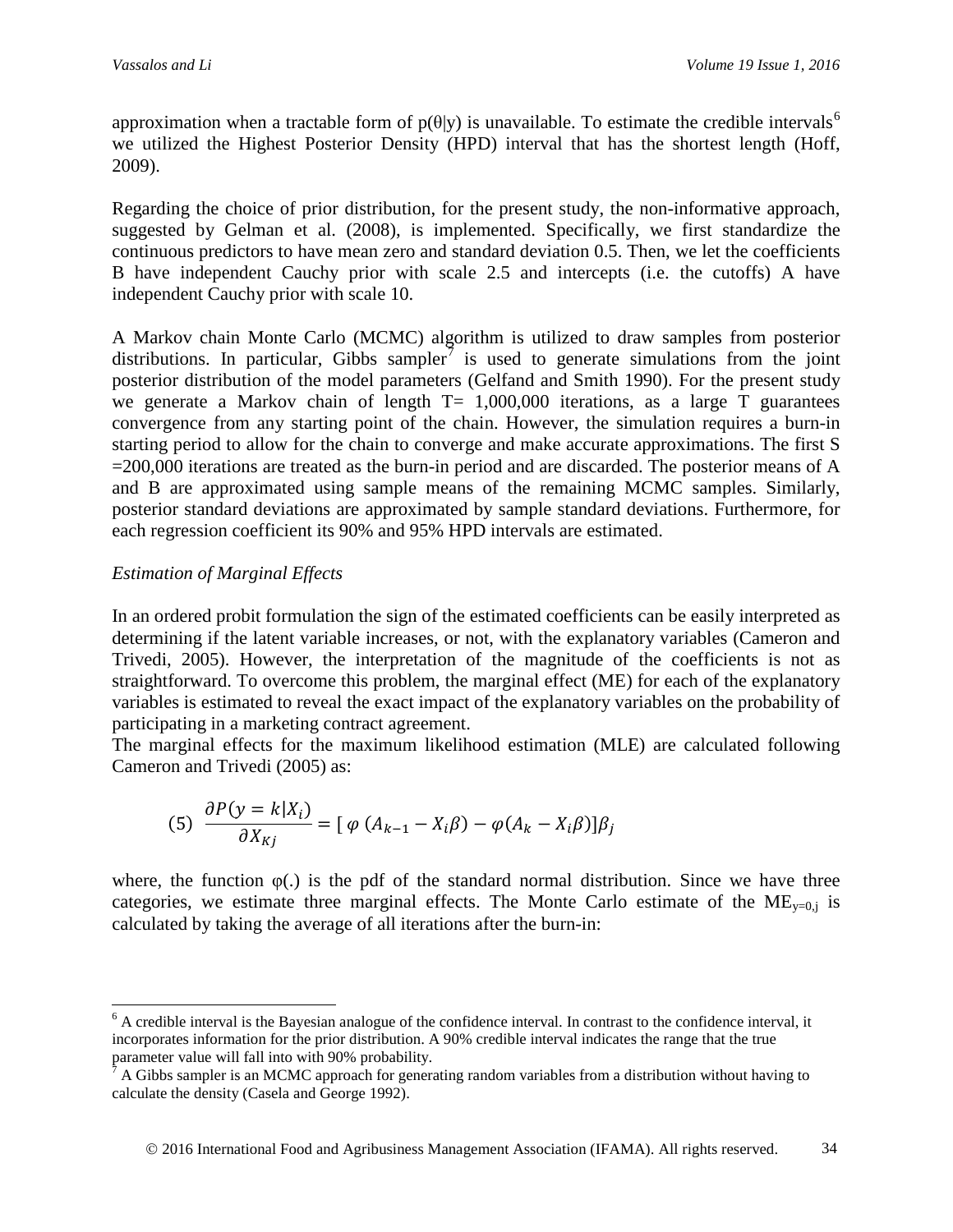(6) 
$$
\widehat{ME_{y=0,j}} = \frac{1}{T-S} \sum_{t=S+1}^{T} -\varphi(A_1^{(t)} - \overline{X}B^{(t)})B_j^{(t)}
$$

where,  $A^{(t)}$  and  $B^{(t)}$  are the samples in the t<sup>th</sup> iteration of the MCMC chain, and  $\overline{X}$  is the columnwise mean of the design matrix.

Similarly, the marginal effects at  $y=1$  and 2 are estimated using the following formulas:

(7) 
$$
\widehat{ME_{y=1,j}} = \frac{1}{T-S} \sum_{t=S+1}^{T} -\varphi \left[ \left( A_2^{(t)} - \overline{X} B^{(t)} \right) - \varphi \left( A_1^{(t)} - \overline{X} B^{(t)} \right) \right] B_j^{(t)}
$$
  
(8)  $\widehat{ME_{y=2,j}} = \frac{1}{T-S} \sum_{t=S+1}^{T} -\varphi \left( A_2^{(t)} - \overline{X} B^{(t)} \right) B_j^{(t)}$ 

### **Empirical Results**

The regression results for the ordered probit and Bayesian ordered probit formulations are reported in Table  $5^8$  $5^8$ . The marginal effects for the Bayesian formulation are presented in Table 6. In a general framework, the sign of the coefficients indicates whether the latent variable  $y^*$ increases or decreases with the explanatory variable. The marginal effects indicate the increase/decrease in the probability of signing a contract associated with a one unit increase in the explanatory variable. Lastly, for the ordered probit/logit models, inference regarding the threshold parameters, i.e., comparing each cutoff parameter with zero, is meaningless (Green and Hensher 2009; Dayking and Moffat 2002). However, testing whether the cutoff parameters are statistically different from each other can help us assess if the three categories should be collapsed into two (Gebrezgabher et al. 2010; Cameron and Trivedi 2005). For the present study, a chi-square statistic for the MLE approach (Williams 2015) and the HPD interval for the Bayesian approach, verify that the two cut-off points  $A_1$  and  $A_2$  are significantly different from each other.<sup>[9](#page-10-1)</sup> Thus, the three categories should not be collapsed into two, and the use of an order probit model is justified.

In line with our initial hypothesis, the findings indicate that the probability of signing a marketing contract is lower for older producers (Table 5). Specifically, a one year increase in the age of the producer is associated with being 1.36% more likely not to sign a contract, 0.83% less likely to maybe sign a contract depending on the terms and 0.53% less likely to sign a contract (Table 6). A number of reasons justify this finding. First, older growers have a shorter planning

<span id="page-10-0"></span><sup>&</sup>lt;sup>8</sup> In addition to the main effects estimation, models with interaction terms were also estimated. In line with the findings of Hudson and Lusk (2004), the interaction terms were not statistically significant. The only exception was the interaction term between risk perception and Kentucky that was found to have a statistically significant positive coefficient indicating that more risk averse growers in the state are more likely to participate in contractual agreements.

<span id="page-10-1"></span><sup>&</sup>lt;sup>9</sup> For the MLE approach, prob  $>\chi^2$  =0.00. The Bayesian model yields an estimated value of A<sub>2</sub> – A<sub>1</sub> of 2.69, with a 95% HPD interval [1.87, 3.50], confirming that the difference between the two cutoff points is significant.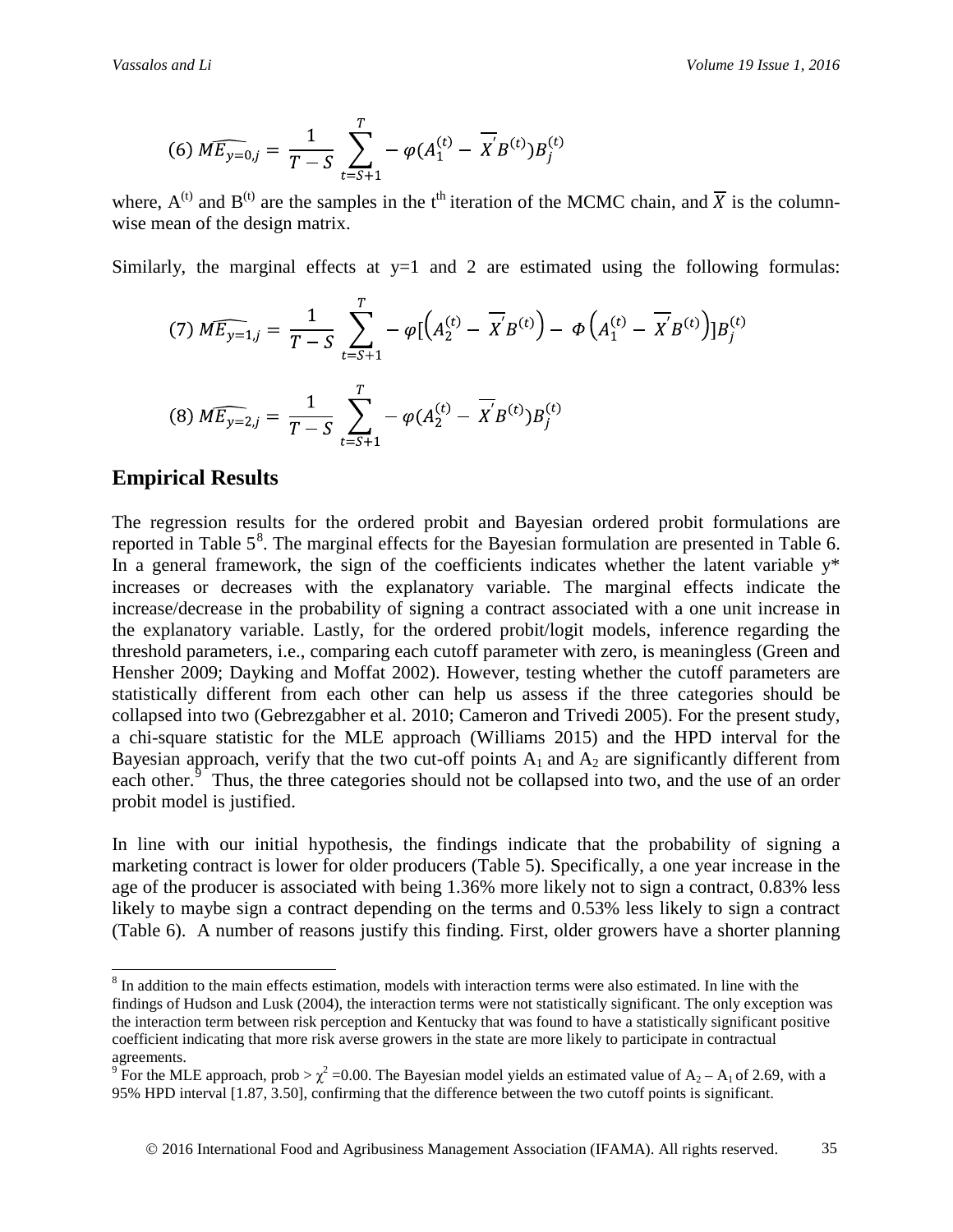horizon, thus they may be less likely to participate in contractual agreements especially if they require long term commitments (Musser et al. 1996). Second, older/more experienced growers may be able to better time their production and achieve greater net returns from the cash market (Franken et al. 2014). Furthermore, older growers are less willing to diversify their practices, especially in areas where contracting is not common (Franken et al. 2014). On the other hand, younger producers may prefer contractual agreements in order to improve their financing capabilities (Davis and Gillespie 2007).

|                          | <b>Ordered Probit (MLE)</b> |                       | <b>Bayesian Ordered Probit</b> |                       |
|--------------------------|-----------------------------|-----------------------|--------------------------------|-----------------------|
| <b>Variables</b>         | Coefficient                 | <b>Standard Error</b> | Coefficient                    | <b>Standard Error</b> |
| <b>Risk Aversion</b>     | $-0.2751$                   | 0.3027                | $-0.3241$                      | 0.2919                |
| <b>Risk Perception</b>   | 0.0407                      | 0.0416                | 0.0354                         | 0.0401                |
| Age                      | $-0.0544**$                 | 0.0166                | $-0.0564**$                    | 0.0171                |
| Farm Size                | $0.0085*$                   | 0.0047                | $0.0083*$                      | 0.0047                |
| Ability to Expand        | $1.1607*$                   | 0.6220                | $1.1007**$                     | 0.6011                |
| Education                | $-0.0758$                   | 0.0739                | $-0.0719$                      | 0.0709                |
| Farm Income              | 0.4868                      | 0.6514                | 0.5010                         | 0.6531                |
| Kentucky                 | 1.0929*                     | 0.5536                | $1.0355**$                     | 0.5182                |
| Indiana                  | 0.2960                      | 0.5378                | 0.2029                         | 0.4946                |
| Ohio                     | 0.0458                      | 0.5796                | $-0.0608$                      | 0.5475                |
| A <sub>1</sub>           | $-2.8058$                   | 1.6058                | $-3.0569$                      | 1.5642                |
| $A_2$                    | $-0.2397$                   | 1.5336                | $-0.3680$                      | 1.4776                |
| Pseudo $R^2$             | 0.2508                      |                       |                                |                       |
| Fitting <sup>10</sup>    | 0.2642                      |                       | 0.2642                         |                       |
| Prediction <sup>11</sup> | 0.3774                      |                       | 0.3774                         |                       |

|  |  | <b>Table 5.</b> Ordered Probit Estimation Results for the Probability of Signing Contracts <sup>1</sup> |
|--|--|---------------------------------------------------------------------------------------------------------|
|--|--|---------------------------------------------------------------------------------------------------------|

Note.  $*$  and  $**$  denote significance level of 0.10 and 0.05 respectively

Moreover, the results indicate that the farm size and the ability to expand the operations, if needed, have a positive impact on the probability of adopting a marketing contract agreement (Table 5). For instance, a grower that has the potential to expand his/her operations is 10.49% more likely to participate in a marketing contract agreement, compared to a grower that does not have the ability to expand (Table 6). This finding is not unexpected considering that the majority of farmers who participate in contractual agreements are large scale producers (Franken et al. 2014; MacDonald et al. 2004, Katchova and Miranda 2004). This result is also consistent with the statement of Wang et al. (2014), who mentioned that buyers are more likely to offer contractual agreements to larger farms in order to reduce transaction costs.

Following Goodwin and Schroeder (1994) and Musser et al. (1996) our initial hypothesis was that education would have a positive impact on the probability to participate in contractual agreements, since more educated growers may be able to utilize contractual agreements more efficiently. However, in line with Goodwin and Kastens (1996), Katchova and Miranda (2004) Paulson et al. (2010), and Bellemare (2012), our results indicate that the education level of the farm manager does not have a statistically significant impact in the probability that a grower will participate in contractual agreements (Table 5).

<span id="page-11-0"></span> $10$  Misclassification rate in the fitted data is 0.2642 for both MLE and BOP, i.e., 14 misclassified cases out of 53 observations.

<span id="page-11-1"></span> $11$  Misclassification rate in out-of-sample prediction by a ten-fold cross validation is 0.3774 for both MLE and BOP, i.e., 20 misclassified cases out of 53 observations.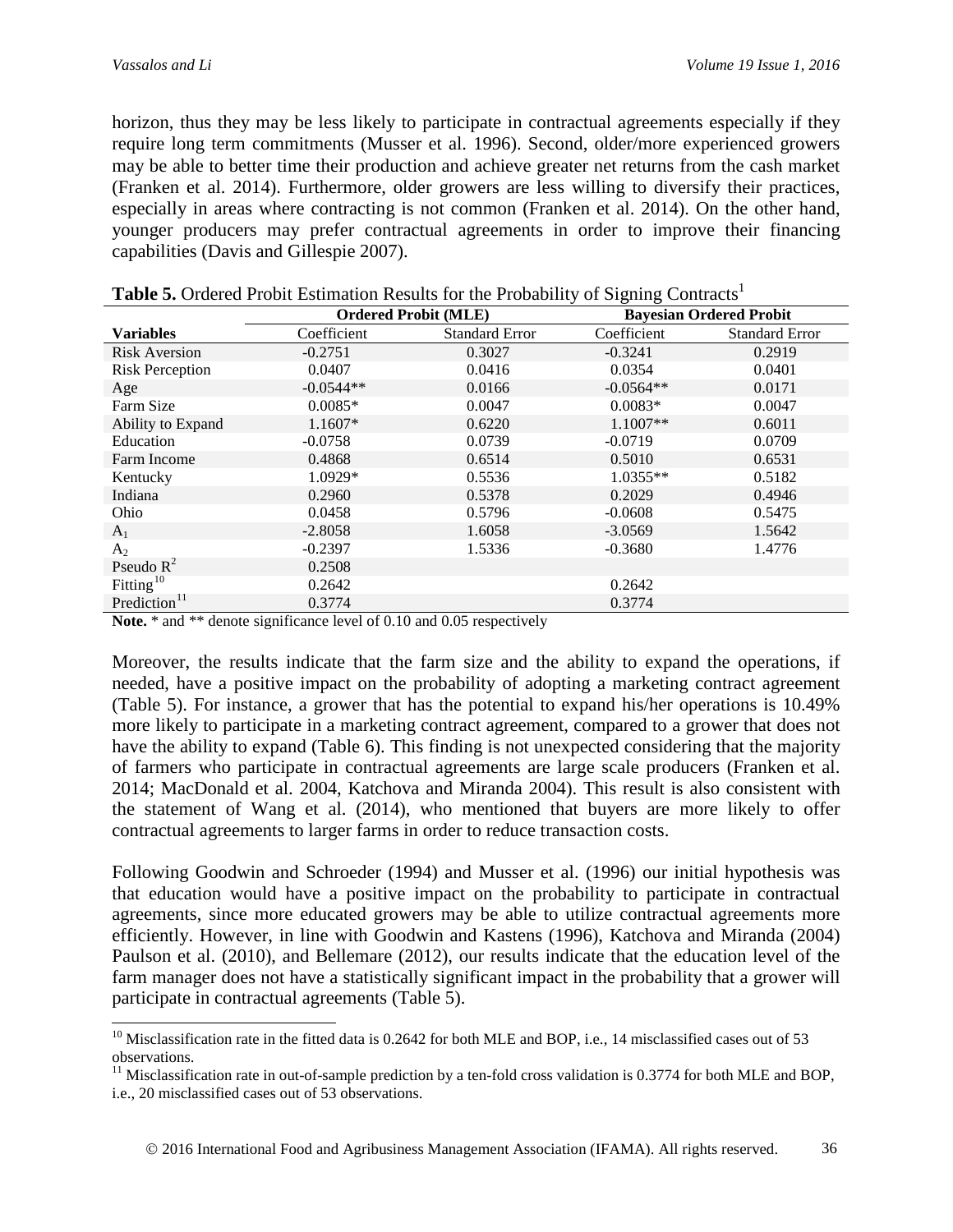Two of the purported benefits of contractual agreements include a reduction in income risk and a steady cash flow that can improve growers' access to credit (Katchova and Miranda 2004; MacDonald and Korb 2011; Wang et al. 2014). Therefore, a plausible hypothesis is that producers with lower farm income may be more likely to participate in contractual agreements (Musser et al. 1996; Wang et al. 2014). Our findings indicate that farm income does not have a statistically significant impact in the probability that a grower will use marketing contracts (Table 5). Although surprising, this result is consistent with the findings of Katchova and Miranda (2004) who indicated that gross farm income does not affect the probability of participating in marketing contracts for U.S.A. soybeans and wheat producers and with Simmons et al. (2005) who indicated that credit constraints do not have a statistically significant impact in the decision to participate in contractual agreements for corn and rice producers in Indonesia. This finding may suggest to potential buyers that just designing a monetary scheme is not enough to attract producers to participate in contractual agreements

None of the explanatory variables related to risk (risk aversion levels and risk perception) have a statistically significant impact on the probability of adopting marketing contracts (Table5). Consequently, our findings, in line with Allen and Lueck (1992, 1995, 1999), do not provide support for the risk shifting hypothesis.

Regarding the location variables, producers in Kentucky are more likely to sign a marketing contract compared to growers in Illinois (the base category), while, producers in Indiana and Ohio are not significantly different from those in Illinois. For instance, the probability of a producer in Kentucky signing a marketing contract is 9.81% higher compared with a grower in Illinois (Table 6). The change in the available marketing outlets in conjunction with the rising importance of vegetable production in the economy of Kentucky provides justification for this finding. Specifically, it has been noticed in the literature that when production of a certain agricultural product in one area increases substantially, like the case of tomato production in KY, there is an expectation for increased participation in contractual agreements (Davis and Gillespie 2007). Furthermore, until 2008, fresh produce cooperatives were among the major marketing outlets (Woods et al. 2012). However, after 2008 the majority of them declined, or went out of business (Woods et al. 2012). Consequently, vegetable producers seek alternative options. Considering the increased demand for local foods in the state, and the promotion programs, such as Kentucky Proud, contractual agreements with restaurants and grocery stores is an attractive marketing alternative (Woods et al. 2012).

| Č<br><b>Variable</b>   | N <sub>0</sub> | <b>Maybe</b> | <b>Yes</b>  |
|------------------------|----------------|--------------|-------------|
| <b>Risk Aversion</b>   | 0.0783         | $-0.0469$    | $-0.0314$   |
| <b>Risk Perception</b> | $-0.0840$      | 0.0051       | 0.0034      |
| Age                    | $0.0136**$     | $-0.0083**$  | $-0.0053**$ |
| Farm Size              | $-0.0020*$     | 0.0012       | $0.0008*$   |
| Ability to Expand      | $-0.2675*$     | 0.1626       | $0.1049*$   |
| Education              | 0.01740        | $-0.0108$    | $-0.0067$   |
| Farm Income            | $-0.1218$      | 0.0759       | 0.0458      |
| Kentucky               | $-0.2514**$    | 0.1533       | $0.0981**$  |
| Indiana                | $-0.0503$      | 0.0302       | 0.0200      |
| Ohio                   | 0.0140         | $-0.0092$    | $-0.0048$   |

**Table 6.** Marginal Effects for the Bayesian Ordered Probit Formulation

Note.  $*$  and  $**$  denote significance level of 0.10 and 0.05 respectively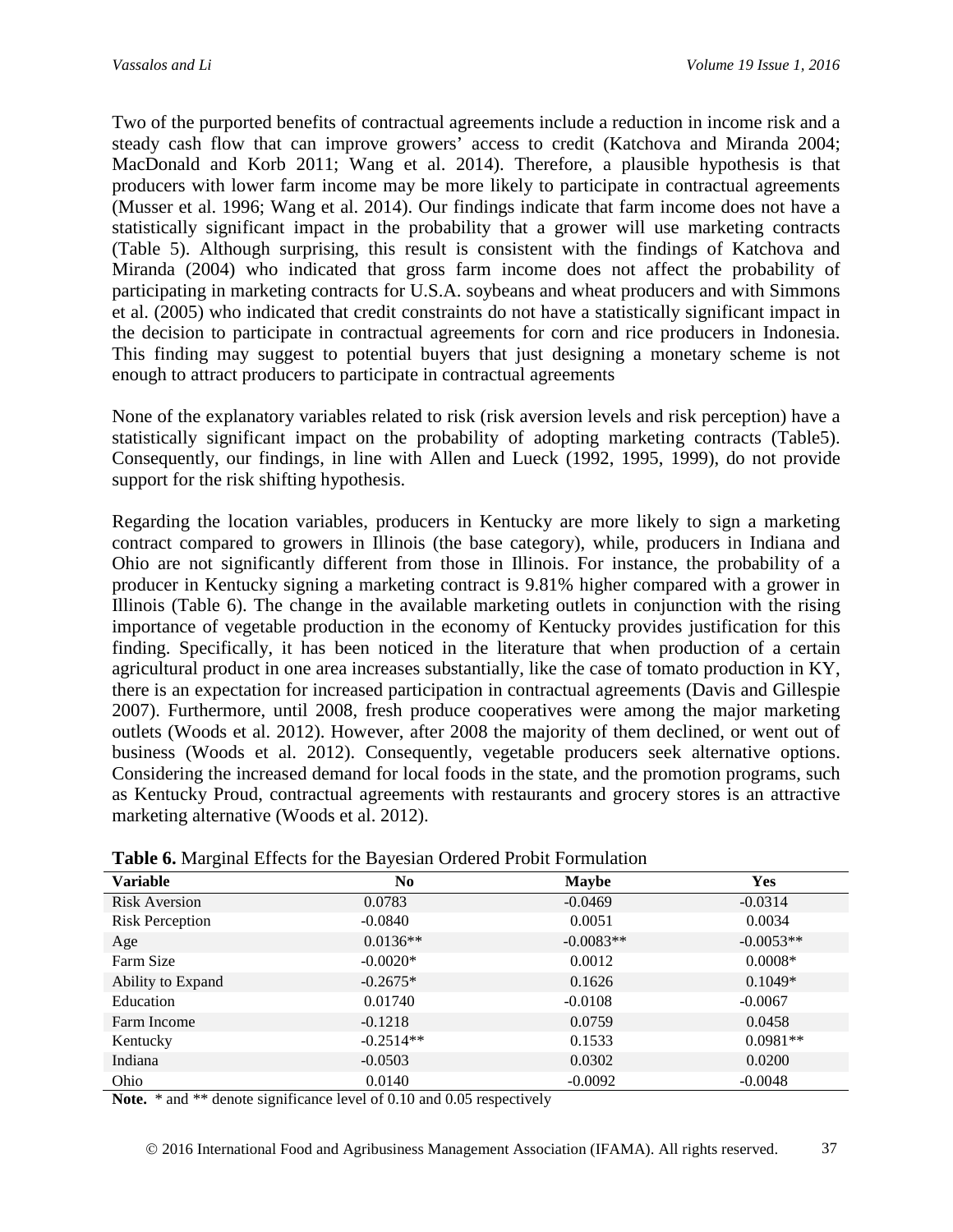# **Conclusions**

Contractual agreements account for, almost, 40% of the value of U.S. agricultural production. However, only 12% of the producers participate in any type of contractual arrangements (MacDonald and Korb 2011). Considering the low participation rate and the expenses associated with writing a contract (monetary costs, time requirements etc.) a better understanding of the factors that influence producers probability of signing a contract is especially important for reducing costs and writing contracts that can be beneficial for the buyer and the grower. Although numerous theoretical explanations for the increased use of contracts have been proposed, there is limited empirical support for them (Hudson and Lusk 2004; Paulson et al. 2010).

The present study used a Bayesian ordered probit approach to investigate how different producer and farm operation characteristics affect fresh vegetable growers' decision to sign a marketing contract. Fresh vegetable growers were selected as the sample of the present study due to the increased sources of risk they face and the limited opportunities they have to reduce this uncertainty.

The findings indicate that the producers' age, the farm size, the ability to expand and the location are factors that influence the probability of signing a marketing contract. On the other hand, farm income and education level did not have a statistically significant impact on the probability of signing a marketing contract agreement.

An important research question is whether or not growers risk aversion levels affect the probability of participating in contractual agreements. The present study used a multiple price list game and three Likert scale questions to elicit growers risk aversion and risk perception levels. The findings of the empirical analysis do not provide support for the risk shifting hypothesis.

A limitation of the present study is associated with the relatively small sample. However, the use of Bayesian analysis can help overcome this problem. Further research is needed to estimate if the results of this study are consistent across regions. Furthermore, future research may try to examine which elements of a contractual arrangement make them more attractive to producers.

## **References**

- Ackerberg, D.A., and M. Botticini. 2002. Endogenous Matching and the Empirical Determinants of Contract Form. *Journal of Political Economy* 110(3): 564-591.
- Allen, D.W., and D. Lueck. 1992. Contract Choice in Modern Agriculture: Cash Rent versus Cropshare. *Journal of Law and Economics* 35: 397-426.
- Allen, D.W., and D. Lueck. 1999. The Role of Risk in Contract Choice. *The Journal of Law, Economics & Organization* 15(3): 704 -736.
- Allen, D.W., and D. Lueck. 1995. Risk Preferences and the Economics of Contracts. *The American Economic Review* 85(2): 447-451.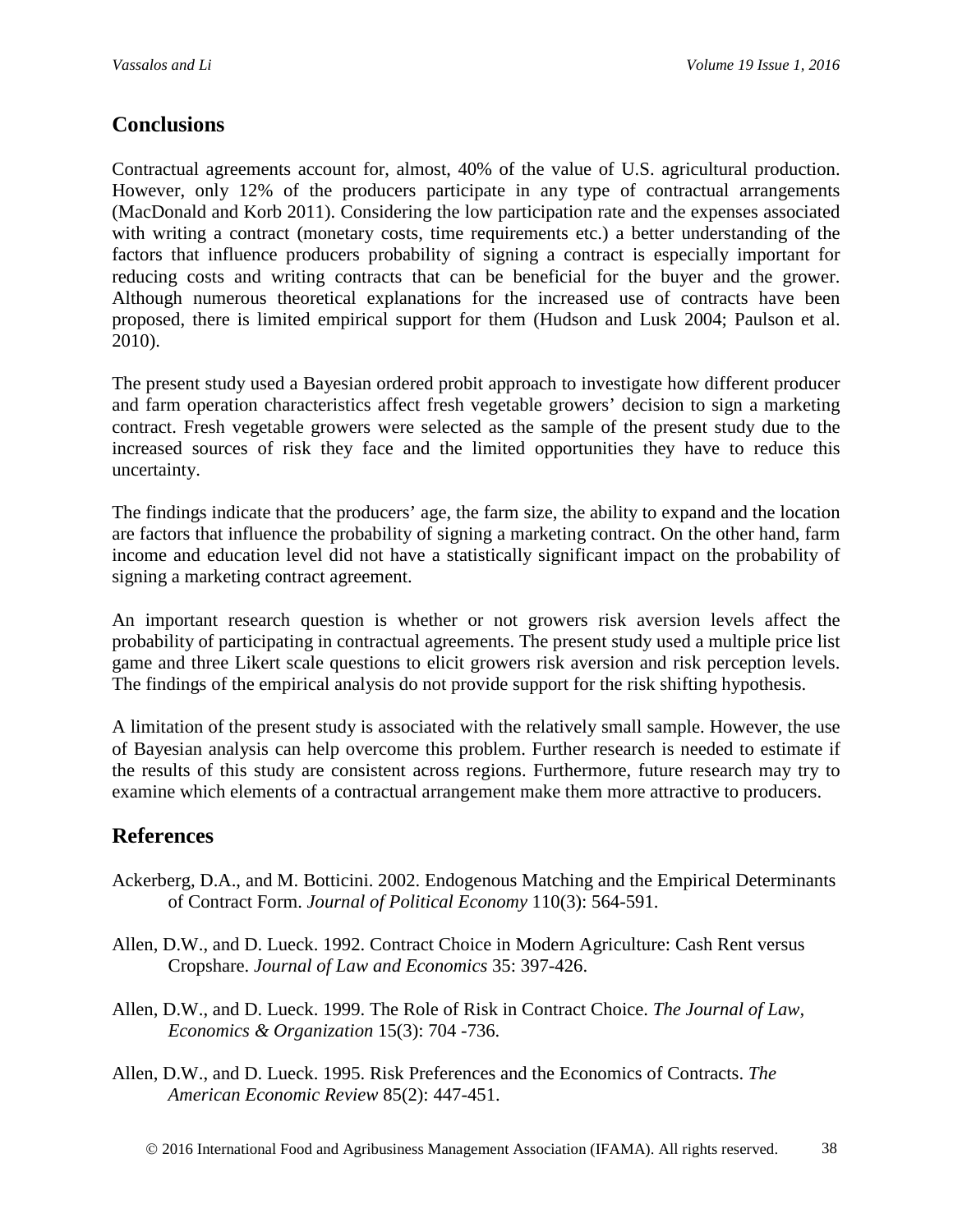- Asplund, N.M., D.L. Forster, and T.T. Stout. 1989. Farmers' Use of Forward Contracting and Hedging. *Review of Futures Markets* 8: 24-37.
- Binswanger, H.P. 1980. Attitudes toward Risk: Experimental Measurement in Rural India. *American Journal of Agricultural Economics* 62: 395-407.
- Bellemare, M.F. 2012. As you Sow, So Shall you Reap: The Welfare Impacts of Contract Farming. *World Development* 40(7): 1418-1434.
- Binswanger, H.P. 1981.Attitudes toward Risk: Theoretical Implications of an Experiment in Rural India. *Economic Journal* 91(364):867-890.
- Carpio, C.E., O. Isenglindina-Massa, R.D. Lamie and D. Zapata. 2013. Does E-Commerce Help Agricultural Markets? The Case of MarketMaker. *Choices: The Magazine of Food, Farm, and Resource Economics* 4<sup>th</sup> quarter.
- Cameron, C.A., and P.K. Trivedi. 2005. *Microeconometrics Methods and Applications.*  Cambridge University Press, New York.
- Casella, G., and E.I. George. 1992. Explaining the Gibbs Sampler. *The American Statistician*  46(3): 167-174.
- Cheung, S.N.S. 1969. Transaction Costs, Risk Aversion and the Choice of Contractual Arrangements. *Journal of Law and Economics* 12(1): 23-42.
- Dayking, A., and P. Moffatt. 2002. Analyzing Ordered Probit Responses: A Review of the Ordered Probit Model. *Understanding Statistics* I(3): 157-166.
- Dillman, D.A. 1978. *Mail and Telephone Surveys: The Total Design Method.* New York: Willey and Sons.
- Davis, C.G., and J.M. Gillespie. 2007. Factors Affecting the Selection of Business Arrangements by U.S. Hog Farmers. *Review of Agricultural Economics* 29: 331-348.
- Dubois, P., and T. Vukina. 2004. Grower Risk Aversion and the Cost of Moral Hazard in Livestock Production Contracts. *American Journal of Agricultural Economics* 86: 835- 841.
- Franken, J.R.V., J.M.E. Pennings and P. Garcia. 2014. Measuring the Effect of Risk Attitude on Marketing Behavior. *Agricultural Economics* 45: 525-535.
- Gebrezgabher, S.A., D. Lakner, M. Meuwissen, and A.G.J.M Oude Lansink. 2010. Livestock Farmers' Attitude Towards Manure Separation Technology as Future Strategy. Paper presented at the 120<sup>th</sup> European Association of Agricultural Economists Conference, September 2-4, Chania, Crete, Greece.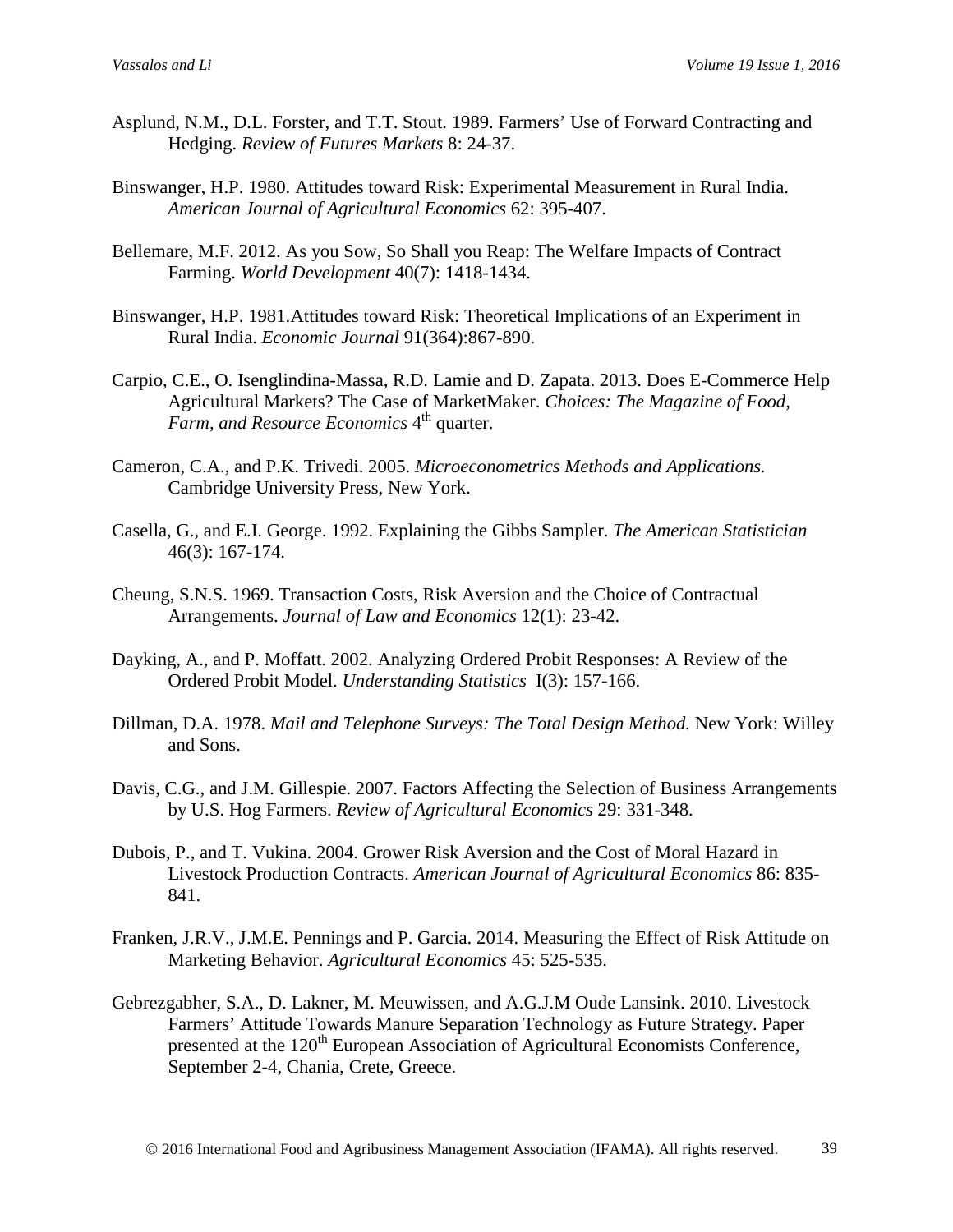- Gelfand, A.E. and A.F. Smith. 1990. Sampling-Based Approaches to Calculating Marginal Densities. *Journal of the American Statistical Association* 85(410): 398-409.
- Gelman, A., A. Jakulin, M. Pittau, and Y. Su. 2008. A Weakly Informative Default Prior Distribution for Logistic and Other Regression Models. *The Annals of Applied Statistics* 2(4): 1360-1383.
- Goodwin, B.K., and T.C. Schroeder. 1994. Human Capital, Producer Education Programs and the Adoption of Forward-Pricing Methods. *American Journal of Agricultural Economics* 76(4): 936-947.
- Goodwin, B.K., and T.L. Kastens. 1996. An Analysis of Marketing Frequency by Kansas Crop Producers. *Review of Agricultural Economics* 18(4): 575-584.
- Greene, W.H. 2008. *Econometric Analysis,* Prentice-Hall Inc., New York.
- Greene, W.H., and D.A. Hensher. 2009. *Modeling Ordered Choices,* Cambridge University Press, Cambridge.
- Hobbs, J. 1997. Measuring the Importance of Transaction Costs in Cattle Marketing. *American Journal of Agricultural Economics* 79: 1083-1095.
- Hoff, P.D. 2009. A *First Course in Bayesian Statistical Methods.* Springer.
- Hudson, D., and J. Lusk. 2004. Risk and Transactions Cost in Contracting: Results from a Choice-Based Experiment. *Journal of Agricultural & Food Industrial Organization* 2(1): Article 2.
- Johnson, D.G. 1950. Resource Allocation under Share Contracts. *Journal of Political Economy* 58(2): 111-123.
- Katchova, A., and M. Miranda. 2004. Two-Step Econometric Estimation of Farm Characteristics Affecting Marketing Contract Decisions. *American Journal of Agricultural Economics* 86(1): 88-102.
- Lusk, J.L., and k.H. Coble. 2005. Risk Perceptions, Risk Preference and Acceptance of Risky Food. *American Journal of Agricultural Economics* 87(2): 393-405.
- MacDonald, J., J. Perry, M. Ahearn, D. Banker, W. Chambers, C. Dimitri, N. Key, K. Nelson, and L. Southard. 2004. *Contracts, Markets and Prices.* Washington DC: U.S. Department of Agriculture, ERS, Ag. Economics Report No. 837, November.
- MacDonald, J., and P. Korb. 2011. *Agricultural Contracting Update: Contracts in 2008.* Washington DC: U.S. Department of Agriculture, ERS, Economic Information Bulletin 72, February.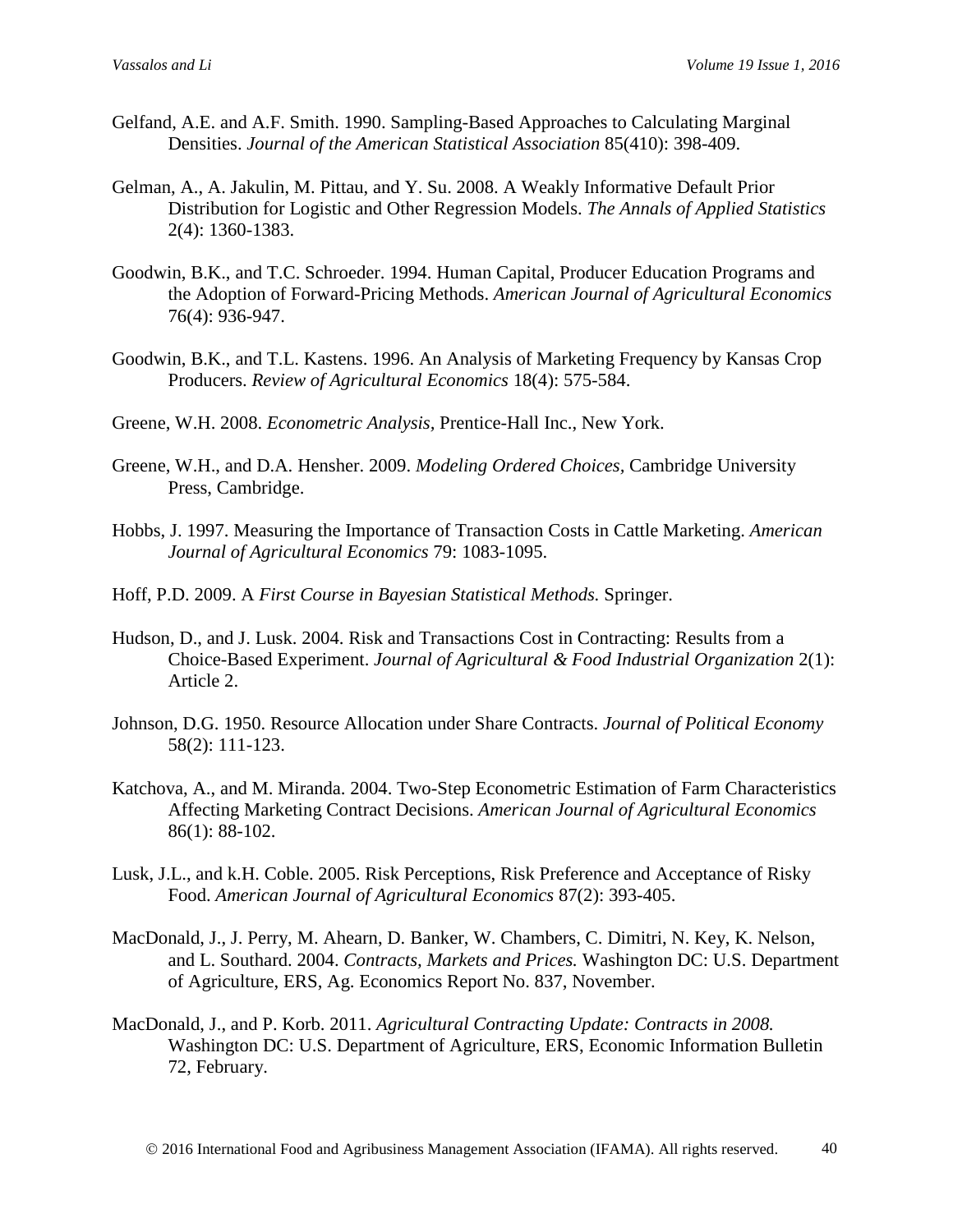- Marhall, A. 1920. Principles of Economics. Porcupine Press, Philadelphia 1940 (Reprint of 1920 8<sup>th</sup> Ed. By Macmillan.
- Musser, W.N., G.F. Patrick, and D.T. Eckman. 1996. Risk and Grain Marketing Behavior of Large –Scale Farmers. *Review of Agricultural Economics* 18(1): 65-77.
- Newbery, D.M.G. 1977. Risk Sharing, Sharecropping and Uncertain Labor Markets. *The Review of Economic Studies* 44 (3): 585- 594.
- Newbery,D.M.G., and J.E., Stiglitz. 1979. Sharecropping, Risk Sharing and the Importance of Imperfect Information. In*Risk Uncertainty, and Agricultural Development.* Edited by Roumasset, J.A., J.M. Boussard, and I. Singh. Berkeley: University of California Press.
- Paulson, N.D., A. Katchova, and S.H. Lence. 2010. An Empirical Analysis of the Determinants of Marketing Contract Structures for Corn and Soybeans. *Journal of Agricultural & Food Industrial Organization* 8(1): Article 4.
- Pennings, J.M.E., and R.M. Leuthold. 2000. The Role of Farmers' Behavioral Attitudes and Heterogeneity in Futures Contracts Usage. *American Journal of Agricultural Economics* 82(4): 908-919.
- Pennings, J.M.E., and P. Garcia. 2001. Measuring Producers' Risk Preferences: A Global Risk-Attitude Construct. *American Journal of Agricultural Economics* 83(4): 993-1099.
- Pennings, J.M.E., S.H. Irwin, and D.L. Good. 2002. Surveying Farmers: A Case Study. *Review of Agricultural Economics* 24(1): 266-277.
- Roe, B., T.L. Soirkeder, and B. Belleville. 2004. Hog Producer Preferences for Marketing Contract Attributes. *American Journal of Agricultural Economics* 86(1): 115-123.
- Sartwelle, J., D. O'Brien, W. Tierney and T. Eggers. 2000. The Effect of Personal and Farm Characteristics upon Grain Marketing Practices. *Journal of Agricultural and Applied Economics* 32(1): 95-111.
- Sheldon, I.M. 1996. Imperfect Information, and the Food System. *Review of Agricultural Economics* 18(1): 7-19.
- Simmons, P., P. Winters, and I. Patrick. An Analysis of Contract Farming in East Java, Bali, and Lombok, Indonesia. *Agricultural Economics* 33: 513-25.
- Stiglitz, J.E. 1974. Incentives and Risk Sharing in Sharecropping. *The Review of Economic Studies* 41(2): 219-255.
- Sykuta. M. and J. Parcell. 2003. Contract Structure and Design in Identity –Preserved Soybean Production. *Review of Agricultural Economics* 25(2): 332-350.